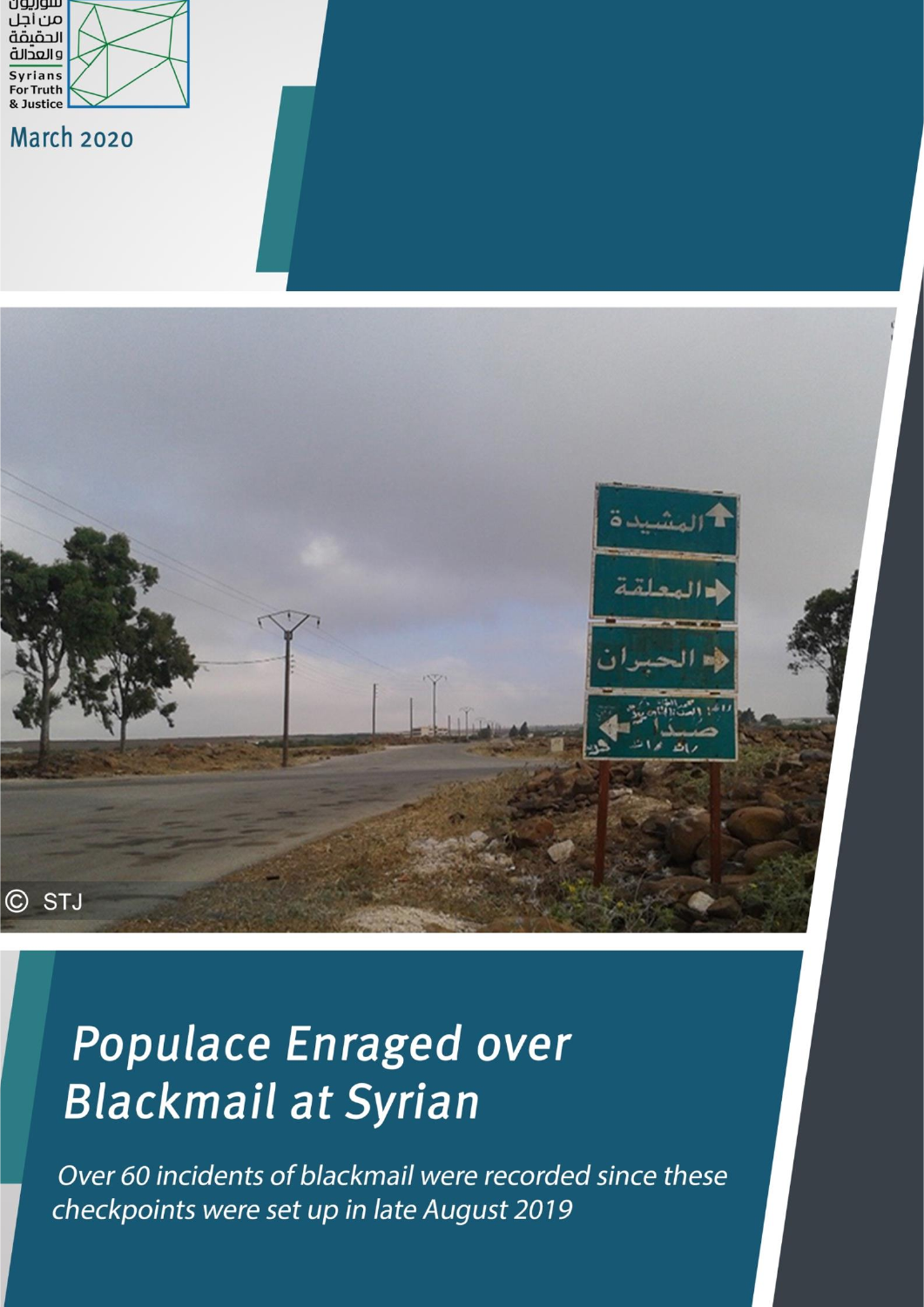## **Populace Enraged over Blackmail at Syrian Checkpoints in Quneitra**

*Over 60 incidents of blackmail were recorded since these checkpoints were set up in late August 2019*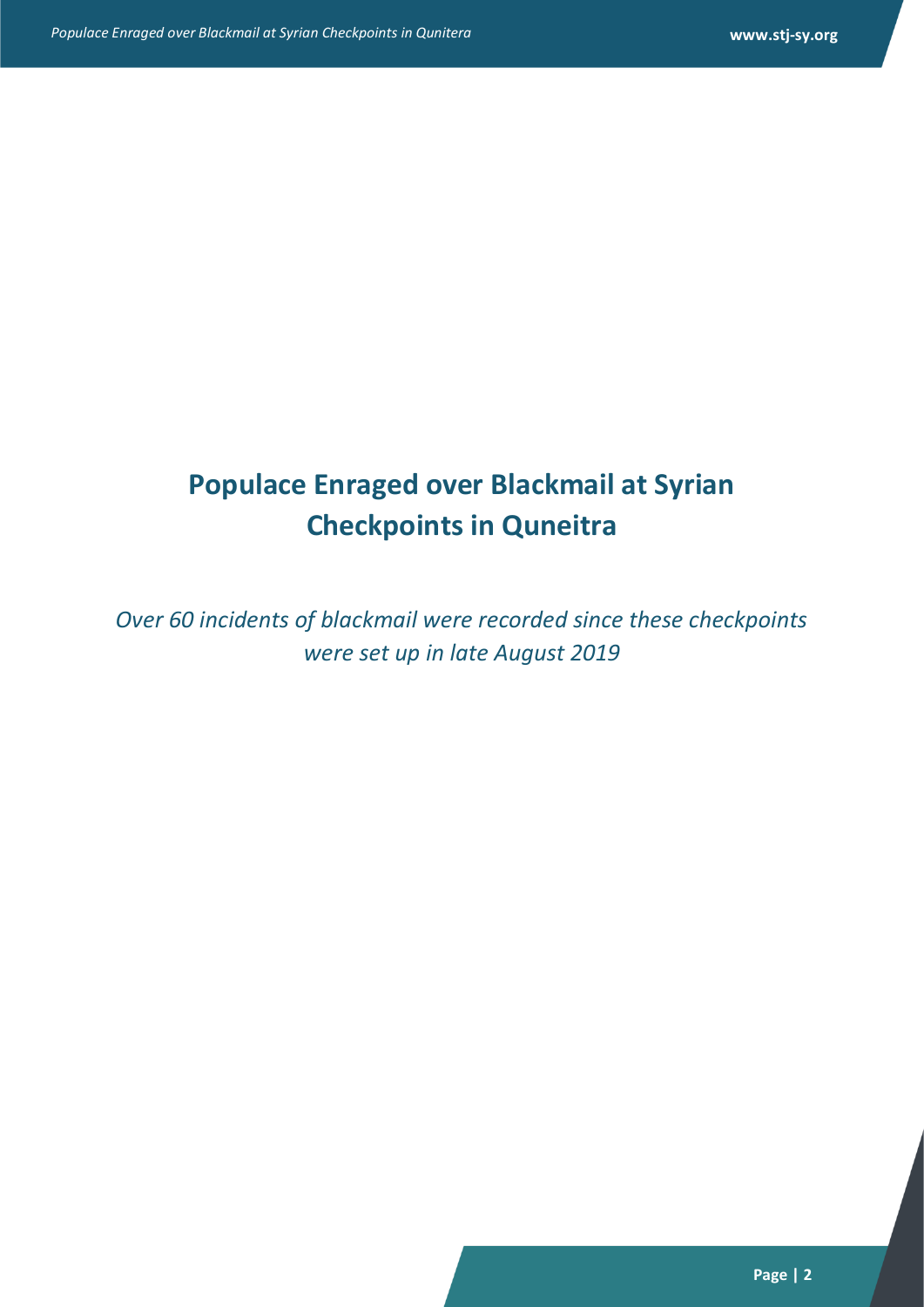#### **Introduction:**

In late August 2019, the Syrian security services in the [province of Quneitra,](Populace%20Enraged%20over%20Blackmail%20at%20Syrian%20Checkpoints%20in%20Qunitera.docx) south of Syria, have set up several new checkpoints, amounting to more than seven fixed posts and two mobile ones, added to about 18 checkpoints spreading throughout the province.

The majority of these checkpoints are affiliated with the Military Security Service / Military Intelligence Division in Quneitra. A few others, however, are associated with the Air Force Intelligence Department, set up in different parts of the province—starting from the northern suburbs of the city of Khan Arnabeh, to the central suburbs of the village of Jaba and Suwaisah, as far as the southern suburbs of the village of al-Rafeed.

Syrians for Truth and Justice/STJ, for its part, has monitored several cases of blackmail and violations committed by these checkpoints against the area's locals, where the officials running these checkpoints demanded that the locals pay certain amounts of money in return for the release of those who have security reports filed against them and those supposed to perform the reserve military service, despite the fact that the majority of the province's locals are holders of the settlement card, a proof that they have underwent a legalization of status with the Syrian Government. The two categories are arrested for several hours, during which a process of negotiation is concluded with defining a certain amount of money the arrested person is to pay. Persons supposed to perform mandatory military service are also forced to sign a pledge form that they are to refer to their Recruitment Divisions within 10 days, knowing that a large number of Quneitra's youth are on a deferment period that ends in late November 2019 while they are entitled to extend it to March 2020, a staff member of the General Recruitment Division reported to STJ.

The new wave of security measures inspired a state of discontent and anger among the locals, as it paralyzed the population's mode of action and disrupted their work routine, especially since there is hardly any person who is not the subject matter of a security report or is not ordained to perform mandatory or reserve military service in areas that were previously held by the armed opposition in Southern Syria.

These measures have also caused an upsurge of concern among the province's people who are seeking refuge in Turkey and Lebanon, given the involuntary deportations imposed on Syrian refugees in both countries,<sup>1</sup> in addition to the detention of a number of Syrians at the military checkpoints of the Syrian regular forces after they were deported by the Lebanese Security forces. The repetition of these practices is feared, as they might target thousands of Quneitra Province's residents, who fled to Turkey and Lebanon as the armed conflict peaked and since many are threatened by security reports that the Syrian authorities yet keep hold of.

<sup>1</sup> See for example the following report: "Turkey: Renewed Concern Among Syrian Refugees over a New Wave of Illegal Deportations." STJ, October 29, 2019. Last visited: 27 March 2020. [https://stj-sy.org/en/turkey](https://stj-sy.org/en/turkey-renewed-concern-among-syrian-refugees-over-a-new-wave-of-illegal-deportations)[renewed-concern-among-syrian-refugees-over-a-new-wave-of-illegal-deportations.](https://stj-sy.org/en/turkey-renewed-concern-among-syrian-refugees-over-a-new-wave-of-illegal-deportations)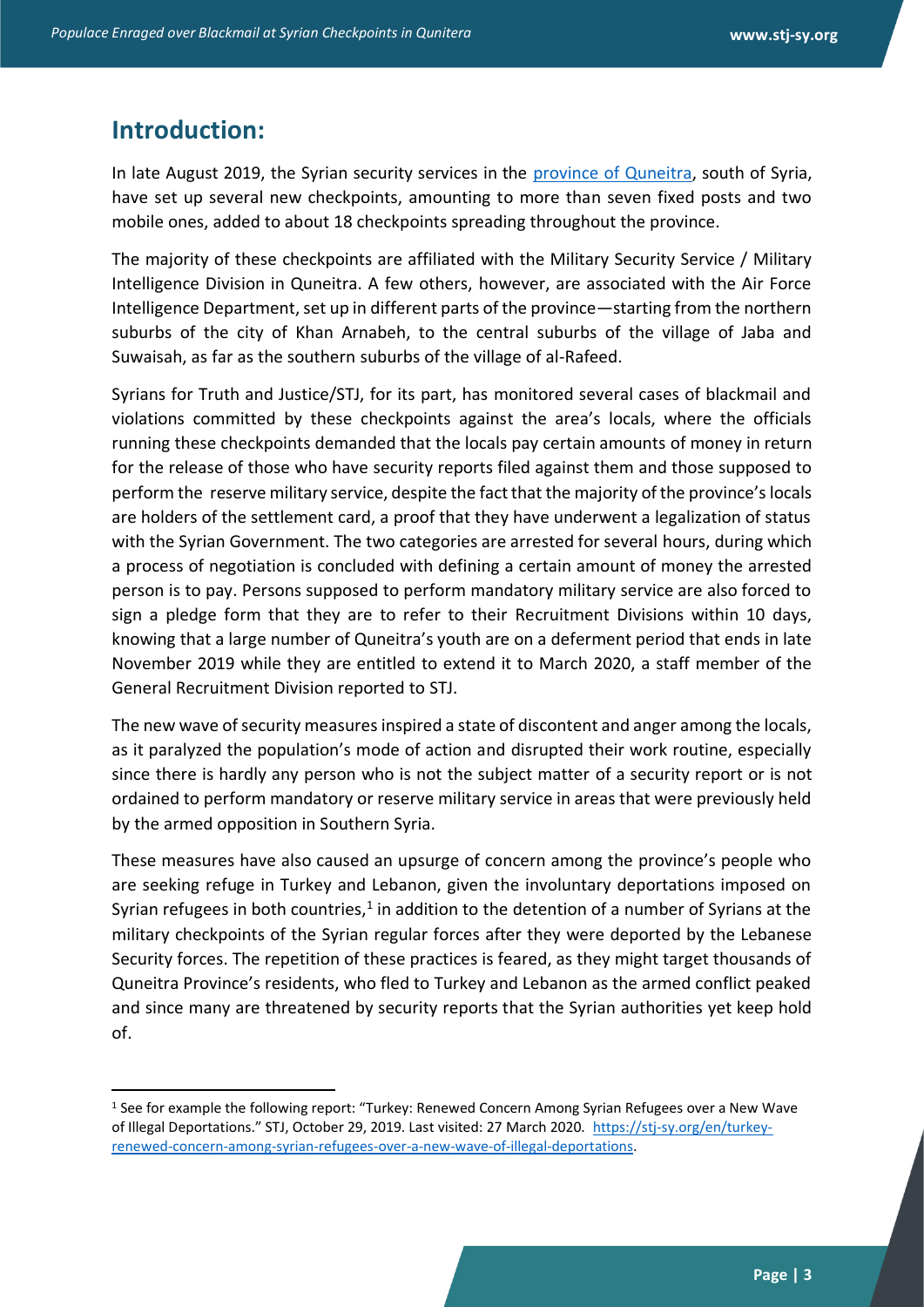According to STJ's field researcher, no one was spared the measures enforced by the checkpoints, for the inspections targeted women and elderly, as three women were arrested due to the security reports filed against them and were released a day later. Additionally, more than 60 cases of blackmail against civilians were recorded since these posts were first established.

#### **1. Blatant Violation of the Settlement Agreement:**

In accordance with the settlement agreement signed with the armed opposition groups in the suburbs of Quneitra on July 19, 2018,<sup>2</sup> the Syrian Government pledged to grant amnesty to all those who endorse this agreement and to cease the prosecution efforts of defected officers and soldiers, as well as to stop searching for civilians and allow for the deferment of mandatory military service. This package of promises backs the Russian guarantees that no one will be harassed for anti-government activity during the years leading up to the agreement, including protecting people from prosecution, writing off the names of wanted persons, and ensuring that no acts of reprisal will be committed by the Syrian Government and its affiliated security branches.

The agreement also affirmed the former state employees' right to return to their posts and university students' right to pursue their education, as well as the necessity to establish a committee to follow up the detainees' affair and guarantee freedoms, including the freedom of expression, under the law. The agreement also stated that those who do not which to engage in its terms can leave the area to Northern Syria.

This agreement was signed in the wake of a similar agreement that was concluded by the armed opposition groups in the province of Daraa and the Syrian Government. It is worth mentioning that in Quneitra, the armed opposition groups, estimated with more than 20 armed bodies, $3$  had controlled the greater part of the province, covering over 80 percent of its total area— about 1200 square kilometers.<sup>4</sup>

## **2. Young Men Seeking means to Leave the Province and the Country:**

The province of Quneitra is today almost void of population, reported STJ's field researcher who visited the province earlier on and managed to interview a number of civilians:

<sup>&</sup>lt;sup>2</sup> "The terms of Settlement Agreement in Rural Quneitra, Concluded by Rebels and Damascus." Russia Today, July 15, 2019. Last visited: March 28, 2020. [https://arabic.rt.com/middle\\_east/958194-](https://arabic.rt.com/middle_east/958194-%D8%A8%D9%86%D9%88%D8%AF-%D8%A7%D9%84%D8%A7%D8%AA%D9%81%D8%A7%D9%82-%D9%81%D9%8A-%D8%B1%D9%8A%D9%81-%D8%A7%D9%84%D9%82%D9%86%D9%8A%D8%B7%D8%B1%D8%A9-%D8%A8%D9%8A%D9%86-%D8%A7%D9%84%D8%AD%D9%83%D9%88%D9%85%D8%A9-%D8%A7%D9%84%D8%B3%D9%88%D8%B1%D9%8A%D8%A9-%D9%88%D8%A7%D9%84%D9%85%D8%B3%D9%84%D8%AD%D9%8A%D9%86/amp/) -ريف-في-االتفاق-بنود /[القنيطرة-بين-الحكومة-السورية-والمسلحين](https://arabic.rt.com/middle_east/958194-%D8%A8%D9%86%D9%88%D8%AF-%D8%A7%D9%84%D8%A7%D8%AA%D9%81%D8%A7%D9%82-%D9%81%D9%8A-%D8%B1%D9%8A%D9%81-%D8%A7%D9%84%D9%82%D9%86%D9%8A%D8%B7%D8%B1%D8%A9-%D8%A8%D9%8A%D9%86-%D8%A7%D9%84%D8%AD%D9%83%D9%88%D9%85%D8%A9-%D8%A7%D9%84%D8%B3%D9%88%D8%B1%D9%8A%D8%A9-%D9%88%D8%A7%D9%84%D9%85%D8%B3%D9%84%D8%AD%D9%8A%D9%86/amp/)

<sup>3</sup> On top of these armed groups were Jabhat al-Nusra/al-Nusra Front, Harakat Ahrar al-Sham al-Islamia/Ahrar al-Sham, Maghaweer al-Golan/Golan's Commandos, Liwa al-Sabattayn/al-Sabattayn Brigade, Liwa Sayif al-Islam/Sword of Islam Brigade, Liwa Ahrar al-Golan/Rebels of Golan Brigade, Maghaweer al-Sunnah/al-Sunnah Commandos, Liwa Muadh ibn Jabal/ Muadh bin Jabal Brigade, Liwa Shuhada al-Mu'alaka/ Martyrs of al-Mu'alaka Brigade.

<sup>4</sup> These armed groups held the reins to power in the province from mid-2012 up to July 2018.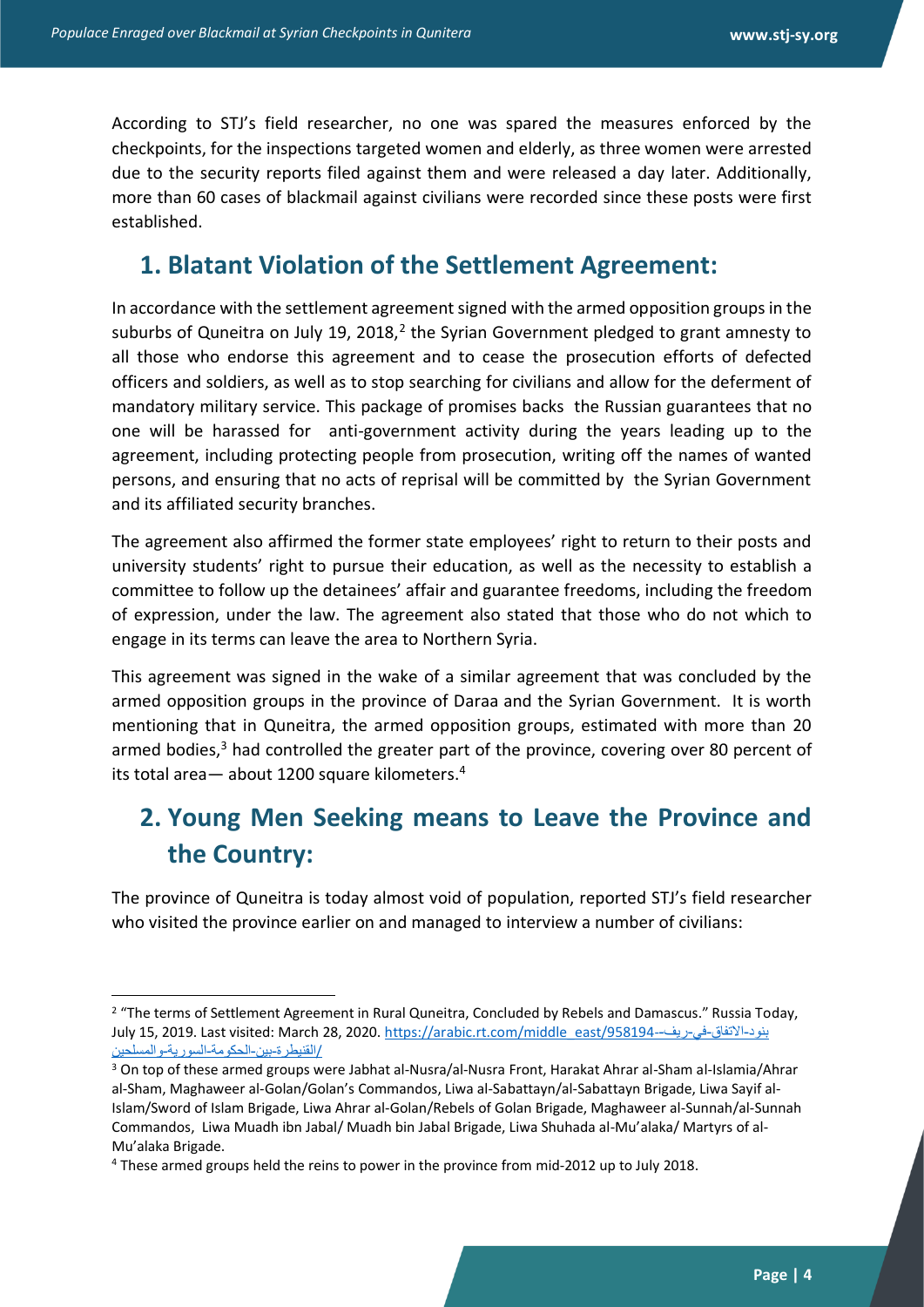**"In Quneitra, toady, the streets are witnessing a diminished movement on the part of citizens, especially in the central and southern suburbs, compared to action in the years prior to the settlement agreement, for in the past years, the province was a shelter to thousands of residents, escaping the western and northern rural parts of Daraa, as well as the displaced people who fled the armed conflict in rural Damascus."** 

The almost nonexistent street life, civilians informed STJ's field researcher, is thus because the province's youth are heading to smuggling routes on a daily basis, seeking areas beyond the province and the country to escape the general situation. The situation deteriorated further as new checkpoints were setup throughout the province under resolutions issued by Branch 220 in Quneitra— known as the Sa'sa' or the Quneitra branch, according to local activists.

In the past five decades, the population of Quneitra was the object of two displacement waves, the greatest compared to the ones witnessed by the rest of the Syrian regions. The first took place after the Israeli occupation took control of a large portion of its area. The war back then sent more than half a million Syrians in Quneitra on a flight of displacement, who spread throughout most of the Syrian provinces, suffering for forty years, both the scourge of displacement and the loss of home. The second wave, nonetheless, took place after 2011, when people escaped the war between armed opposition and the Syrian regular forces.

Today, a year into the Syrian regular forces' return to the province, the area is witnessing almost daily emigration and smuggling efforts, as its young people are constantly attempting to flee it towards Lebanon and Turkey through the province of Idlib, wishing to dodge mandatory conscription or due to security concerns. A significant segment is, however, attempting an escape driven by the poor living conditions and the rising rates of unemployment.

Covering the period from August 29, 2019 to September 12, 2019, STJ's field researcher in the province of Daraa managed to document the escape of 11 young men, mostly from the southern suburbs of Quneitra, who headed towards Northern Syria and Lebanon, triggered by the checkpoints erected in different parts of the province.

## **3. Tension Mounts as Military Security Sets up Checkpoints in Quneitra:**

On August 28, 2019, the residents and locals of the province of Quneitra were surprised that the Military Security Service has established several checkpoints at the entrances to and exits of the villages of the northern, central and southern suburbs of the province, such as the ones in the towns and villages of Khan Arnabeh, Juba, Suwaisah, al-Rafeed, Qusaybiya and Ghadeer al-Bustan. The checkpoints, which threaten to destabilize the rhythm of the civilians' life, took two forms:

**Fixed Checkpoints:** Five in number, according to STJ's field researcher's estimates, the checkpoints were placed in specific areas, highly sensitive when it comes to the population's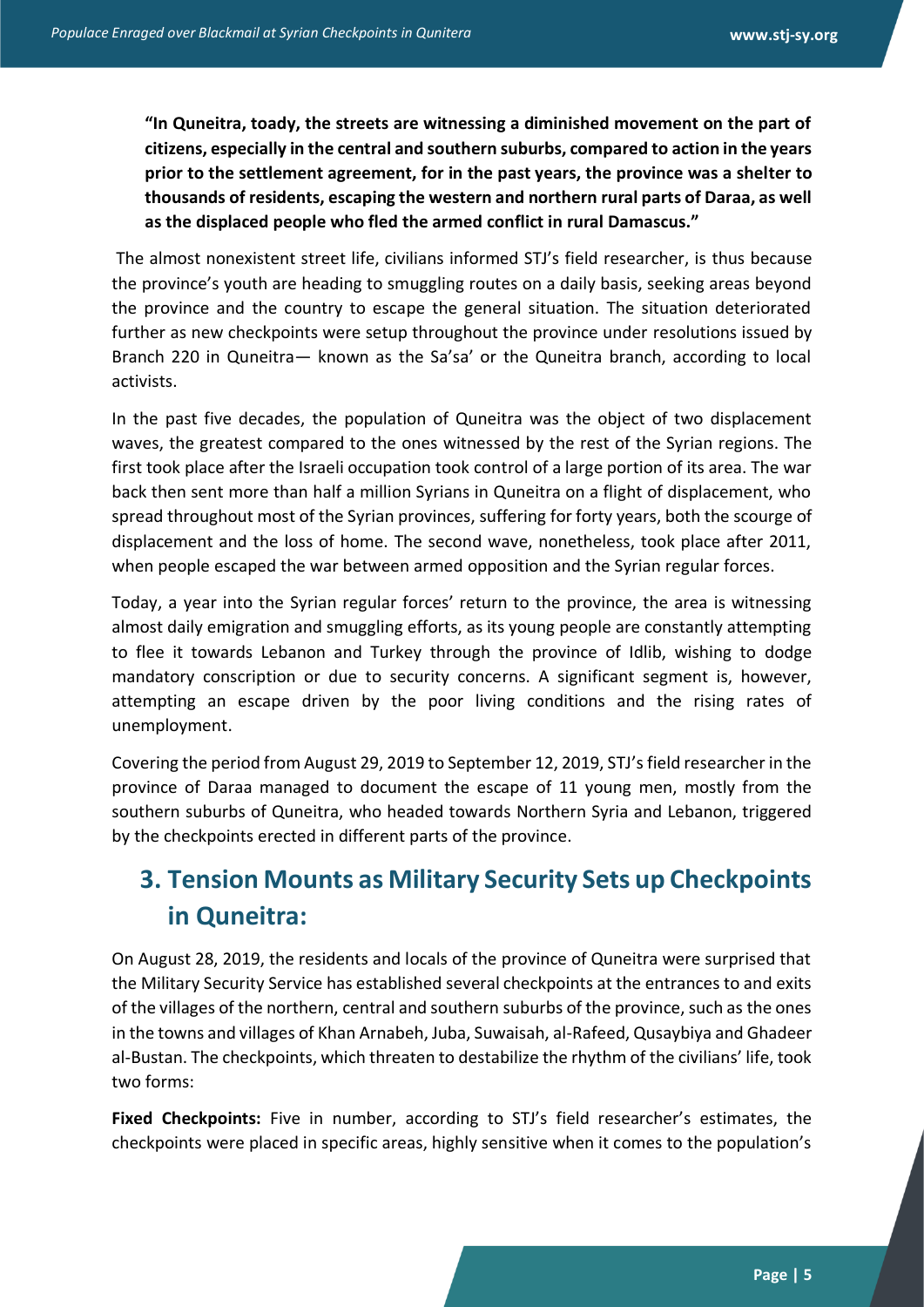movement between the different areas in the province, either for work or for other daily errands.

**Mobile Checkpoints:** Dubbed by the residents as flying checkpoints, these posts consist of militants of the Military Security, who drive a car equipped with a computer that contains files of all the prosecuted people. The cars change places suddenly, creating the quality of the checkpoints' name.

The Military Security's personnel, eyewitnesses confirmed to STJ, had ordered changing one of the vehicles affiliated with the Syrian Red Crescent/ Quneitra branch, which used to transport staff - into a mobile checkpoint. On September 2, 2019, the vehicle roamed the streets of the following villages and towns: Ghadeer al-Bustan, Qusaybiya, Karkas, Abu Ghara and Rabi al-Sakher. The witnesses also affirmed that a civilian Kia Rio was designated to the same purpose and that it carried out inspections in another set of villages and towns.

Going by the pseudonym Abu Sadam, one of Quneitra's sheikhs, said that the task allocated to the majority of these checkpoints is:

**"These checkpoints are basically tasked with stopping any citizen on the street and inspecting his/her ID to know whether he/she is the subject matter of a security report or not. The reported citizens then unfortunately become the victims of these checkpoints, as they will be subjected to material blackmail and then involved in a process of negotiation to name a specific amount of money they are to pay in exchange for their release. The checkpoints are also coercing citizens, reported or those dodging mandatory and reserve military service, into signing a pledge form that they are to refer to the branch concerned with reports against them or the recruitment divisions within a week to ten days. To culminate civilians' fear, the inspector threatens to arrest these citizens at the first checkpoint they pass and of being held accountable on the due date. The militants at the checkpoint would usually exaggerate the crimes a citizen is supposedly charged with, saying expressions such as: 'Have you done all this? Hasn't the so-and-so branch arrested you yet?' Next, comes the role of another militant, who plays the intermediary, taking the citizen aside and telling him/her: 'I will help you, give me such and such a sum, and I will convince them not to write to the branch or recruitment division searching for you.' And indeed anyone who lives in this country and who knows the criminality of these security services will simply succumb to these demands."**

### **4. Refugees from Quneitra in Turkey and Lebanon are Highly Anxious:**

The effect of the new security measures applied in Quneitra reached beyond its administrative borders and its national ones, too, for they catalyzed a heightened sense of concern among refugees in Lebanon and Turkey, who are originally from Qunitera, given the forced deportations to which Syrian refugees were subjected to in the two countries. In a former report, STJ has documented the involuntary transfer of thousands of Syrian refugees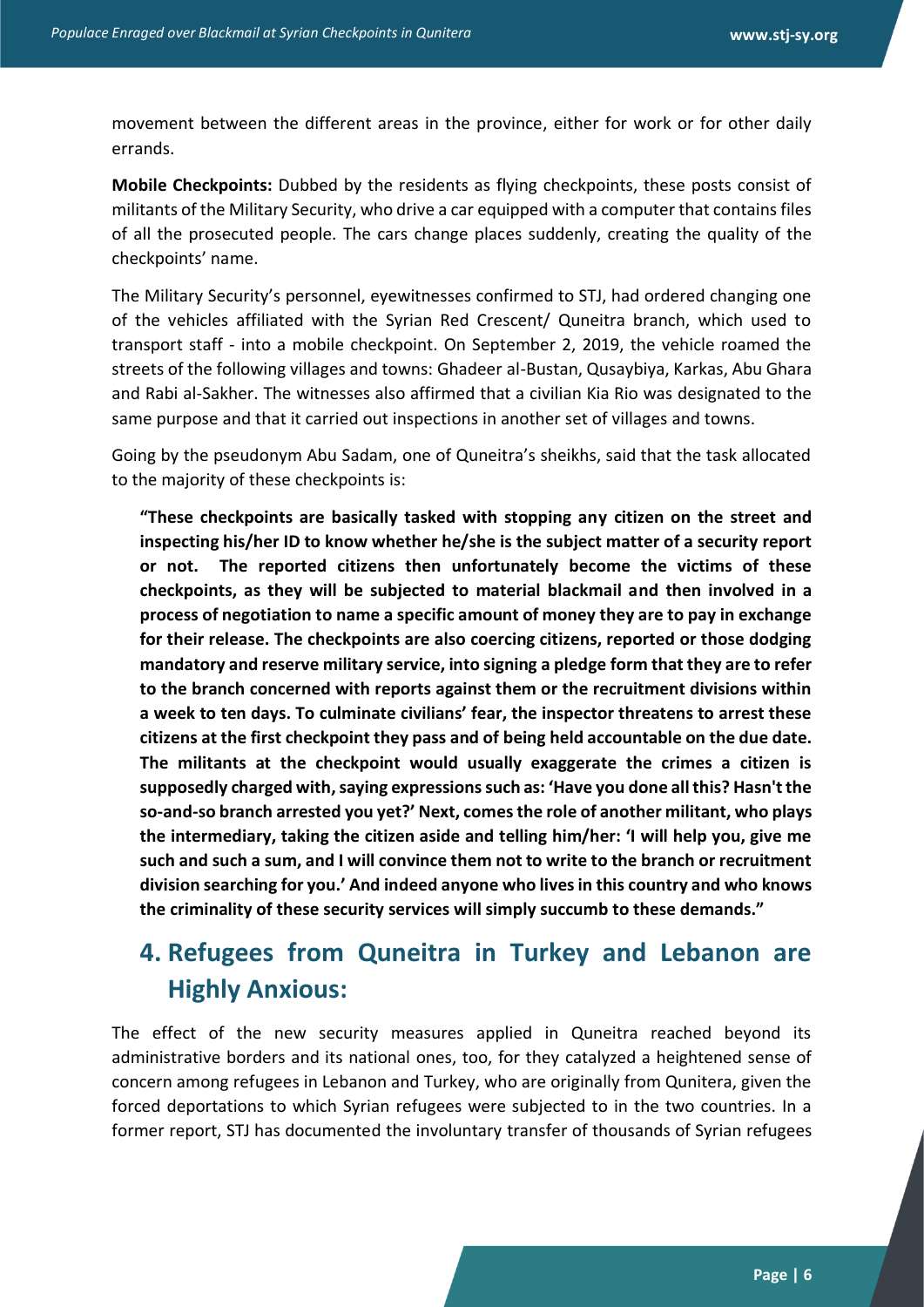from Turkey to Syria,<sup>5</sup> in the context of the latest campaign launched by the Turkish authorities against those whom they described as violating the state's laws— the campaign reached zenith in July 2019.

The Lebanese General Security, for its part, deported 2,731 Syrians between May 21 and August 28, 2019 and handed them to the Syrian authorities. The deportations followed a resolution made by the General Security on May 13, 2019, which provided for the deportation of all Syrians who entered Lebanon irregularly after April 24, 2019. Human Rights Watch, in a former report,<sup>6</sup> documented the arrest of at least three Syrians by the Syrian authorities, who the Lebanese General Security deported to Syria despite the fact that they entered Lebanon before April 24. Concern is aggravating over the possibility of repeating these practices against thousands of people from Qunitera who are today refugees in Lebanon and Turkey and sought the two states after escaping the relentless armed conflict and the security reports filed against them, which the Syrian authorities are yet keeping.

Khaldoun M., 28 yrs., a resident of the town of Mushairfeh, north of Quneitra, has been a refugee in Lebanon for more than six years. He expressed to STJ his growing concern over the new security measures in the province of Quneitra, saying:

**"I was arranging for my return to Syria, as I was planning to get married. However, my father and my friends advised me to take my time after the security forces set up checkpoints at the entrance to the town and arrested civilian residents who have already legalized their status. I am worried, how I am going to be treated that I do not even have a settlement card!"**

#### **5. Witnesses and Victims:**

Documenting these overt violations, STJ has interviewed several people victimized by these checkpoints, whose real names are not reported for security concerns.

Said S., a 36 years old local of the province of Quneitra and a father of four, recounted to STJ that on August 10, 2019, he was subjected to blackmail by the personnel at the al-Heiran checkpoint. Going further into details, he added that:

**"I was not surprised when a member of the Military Security asked for my ID. They do this every now and then. However, I was taken aback, when he ordered me to enter one of the checkpoint's rooms. Inside, the militant asked me: 'have you referred to any of the security branches before?' As I answered with negation, he told me that I was wanted for the al-Khateeb Branch in Damascus and asked me to sign a paper, according to which I am supposed to show up at the branch. I pleaded that he cancels the order, for I have a settlement card and my record is clean. I also told him that I will refer to the** 

<sup>5</sup> "Turkey: Thousands of Syrians Forcibly Returned to Peril." STJ, August 6, 2019. Last visited: March 28, 2020. [https://stj-sy.org/en/turkey-thousands-of-syrians-forcibly-returned-to-peril/.](https://stj-sy.org/en/turkey-thousands-of-syrians-forcibly-returned-to-peril/)

<sup>6</sup> "Syrians Deported by Lebanon Arrested at Home." Humans Right Watch, September 2, 2019. Last visited: March 27, 2020[. https://www.hrw.org/news/2019/09/02/syrians-deported-lebanon-arrested-home#.](https://www.hrw.org/news/2019/09/02/syrians-deported-lebanon-arrested-home)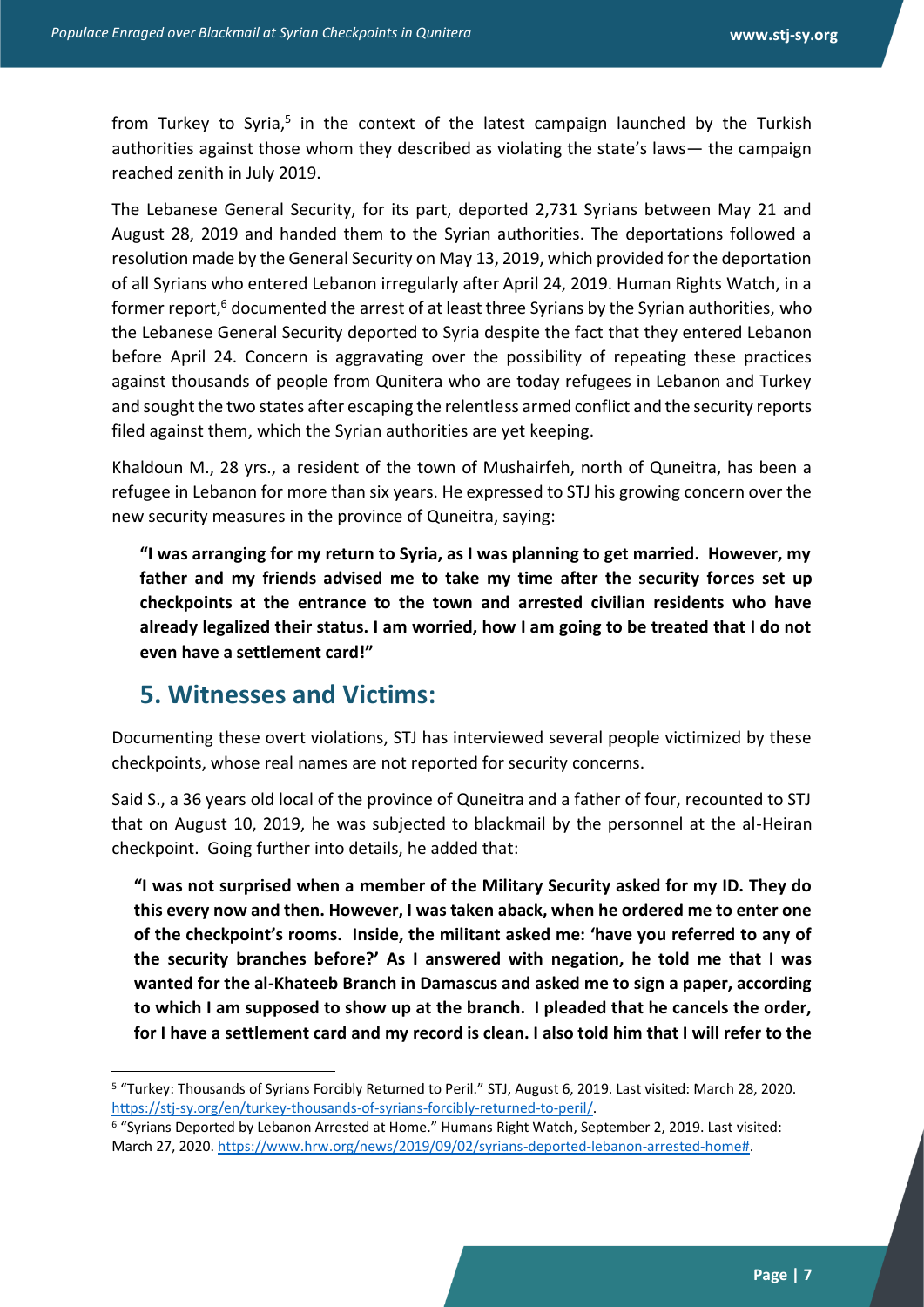**branch when I can. Then, and without the slightest shame, he said: 'Well, it seems that you are a good man; I will write it off this time. But you need to promise me that you will show up there as soon as possible and should tip me for the good news.' By the tip, he means the money I am to pay him for releasing me. I had 4000 Syrian Pounds back then, but they were not enough. So, I pledged that I will bring him twice the sum the next day. However, he asked for about 15,000 Syrian pounds. I was willing to pay everything he requests, since the way into the branch is nothing like leaving it. In addition to the fact that if I was to enter the branch, I would have perhaps had to pay twice the sum, not to mention that I did not know for sure what was being reported against me, which might be a major felony."**

Said also stressed that dozens of civilians, elderly men and women included, were being blackmailed at the al-Heiran checkpoint, adding that they have arrested a female university student, who was the subject of a security report. They transferred her to Branch 220, where her family had to pay money in exchange for her release.

Abu Hayel, 54 yrs., another witness from the province of Quneitra—a modest shepherd who cultivates his land in the central suburbs of the province— was also subjected to blackmail at the military checkpoints. He narrated the following to STJ:

**"On September 10, 2019, while on my way, with my eldest son, to the city of Khan Arnabeh, where I was to finalize the process of getting a family register, a number of officers in the city of Juba stopped me and asked for my ID. Shortly later, they summoned me inside the checkpoint, where the officer in charge of the inspection process, who sat behind a desk upon which a computer rested, told me that I was accused of bearing arms and that I had to refer to the Suwaida Branch. What made the situation worse was the fact that my son was supposed to perform the reserve military service. Noticing how perplexed I was, the officer asked me what I did for a living. I told him that I am a shepherd. He then said: 'That is fine, the guys are craving barbecue. You get the lamb, and we will overlook your son. You, however, are facing a major charge.' I got that he wanted more than a sheep, so I told him that I was ready for whatever he wanted. He, thus, ordered me to sit down and promised me that he would write off the security report filed against me and would stop the warrant issued by the branch that is searching for me. Nonetheless, he asked for a sum of 100,000 Syrian Pounds in exchange for that. I started negotiating the sum, as I told him that I could not afford it. With a threatening tone, he said: 'When you will get into the branch, you will wish you had sold you house and never had to enter it.' Here, I pleaded that he helps me. In the end, we agreed that I pay 50,000 Syrian pounds, which I indeed paid."**

Triggered by the practices carried out against the civilians by the militants at the checkpoints, Mohammed M., 32 yrs. and married, decided to leave the province of Quneitra to the city of Nawa, west of Daraa. He recounted the following to STJ:

**"The city of Nawa is a lot more secure. I have been working there for a while— I do phone maintenance. When they set up checkpoints on the streets to my workplace, I**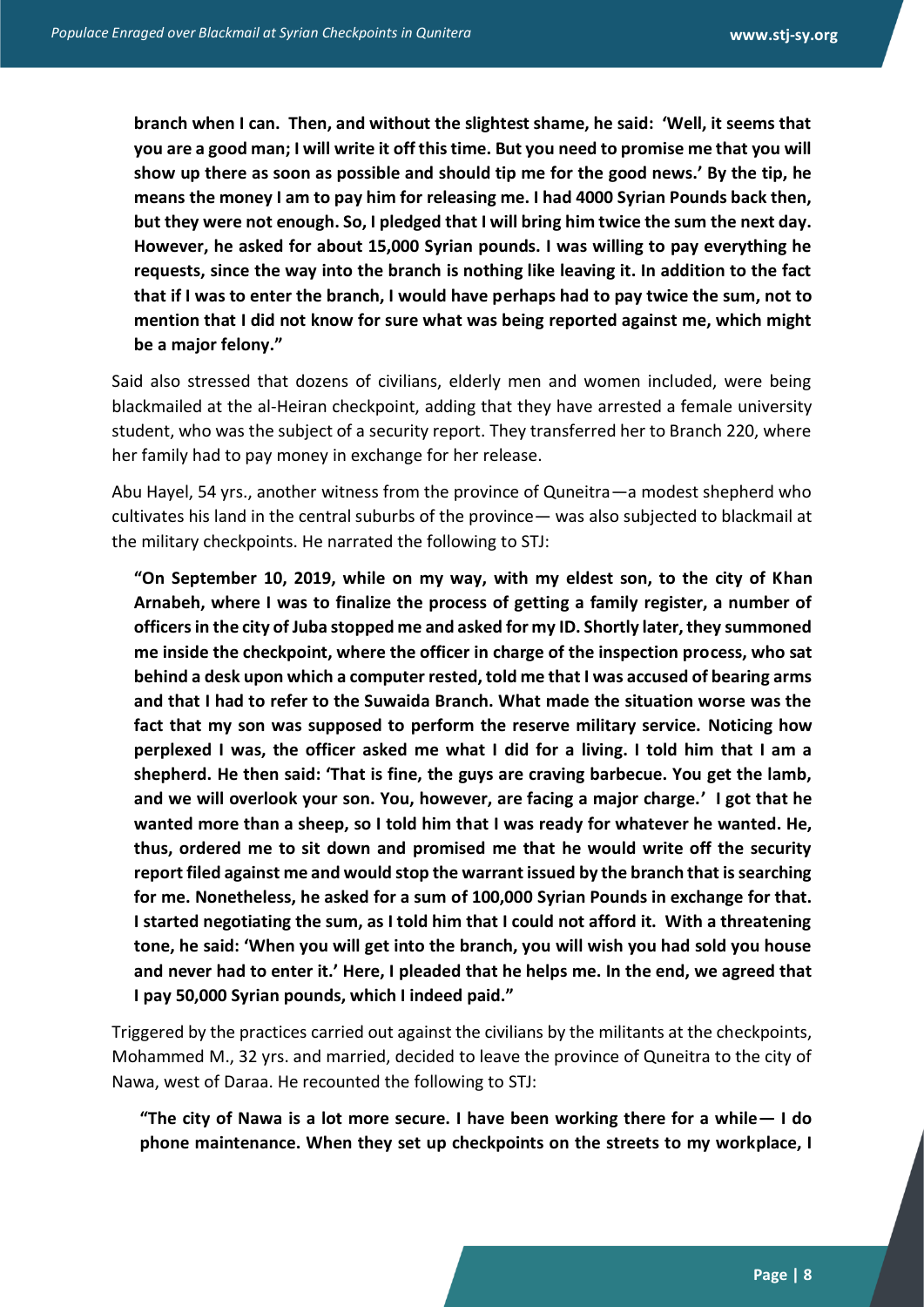**decided to leave Quneitra and live in this city. I am a married man, and I have a family. If I am to be forcibly recruited, my family will starve. I do not even have the money to bribe the checkpoints and the posts every day."**

#### **6. Civil Action:**

The violations committed by the checkpoints, affiliated with the Syrian security services, have charged the population with anger and discontent, for the measures have pushed the locals into a state of none action and hampered their businesses, as there is hardly any person who is not the subject matter of a security report or is not supposed to perform either mandatory or reserve military service in the areas that were formerly held by the armed opposition in Southern Syria. The situation, and the developments it underwent, is increasing the number of youths who are choosing to be smuggled abroad, desiring to leave the province for fear of arrest or forced recruitment.

Two weeks into the security measures, the dignitaries in each of Quneitra's towns, unwilling to remain silent, have formed a delegation consisting of the community leaders of the towns and villages of the southern and central suburbs, including Dirar al-Bishr, the former head of the Free Quneitra Provincial Council and the directors of a number of local councils, associated with the opposition.

The delegation met Talal al-Ali, director of Branch 220—known as Sa'sa' Branch, where they filed a complaint about these measures, which they considered provocative after the settlement agreement has been signed.

A delegation member recounted to STJ the details of the meeting, saying:

**"The delegation consisted of about 20 persons, and the reception was good by the director of the branch, for he is respectful of the clan's heads. When we filed the complaint, he was understanding and assured us that these checkpoints are only a temporary precautionary measure, and that he will issue an order to stop them immediately. His decision followed the explanation offered by a number of dignitaries concerning the tension created by the checkpoints among the people and that Quneitra became calm and stable after the settlement agreement was signed with the Syrian Government, unlike other areas in Daraa, which turned into a stage for assassinations, kidnappings and instability. The dignitaries added that it is this which makes it necessary to contribute and participate in maintaining stability instead of disrupting it."**

On September 13, 2019, STJ's field researcher reported, only a few of the checkpoints of the Syrian security services have been removed; others, however, were relocated within the province of Quneitra, stressing that they were not totally eliminated. He added that a number of these checkpoints are intermittently active, and that a few are yet blackmailing the locals, pointing out that since some of the checkpoints were dismantled, 11 cases of blackmail have been recorded while the residents of the province continue to move around with a heightened sense of caution.